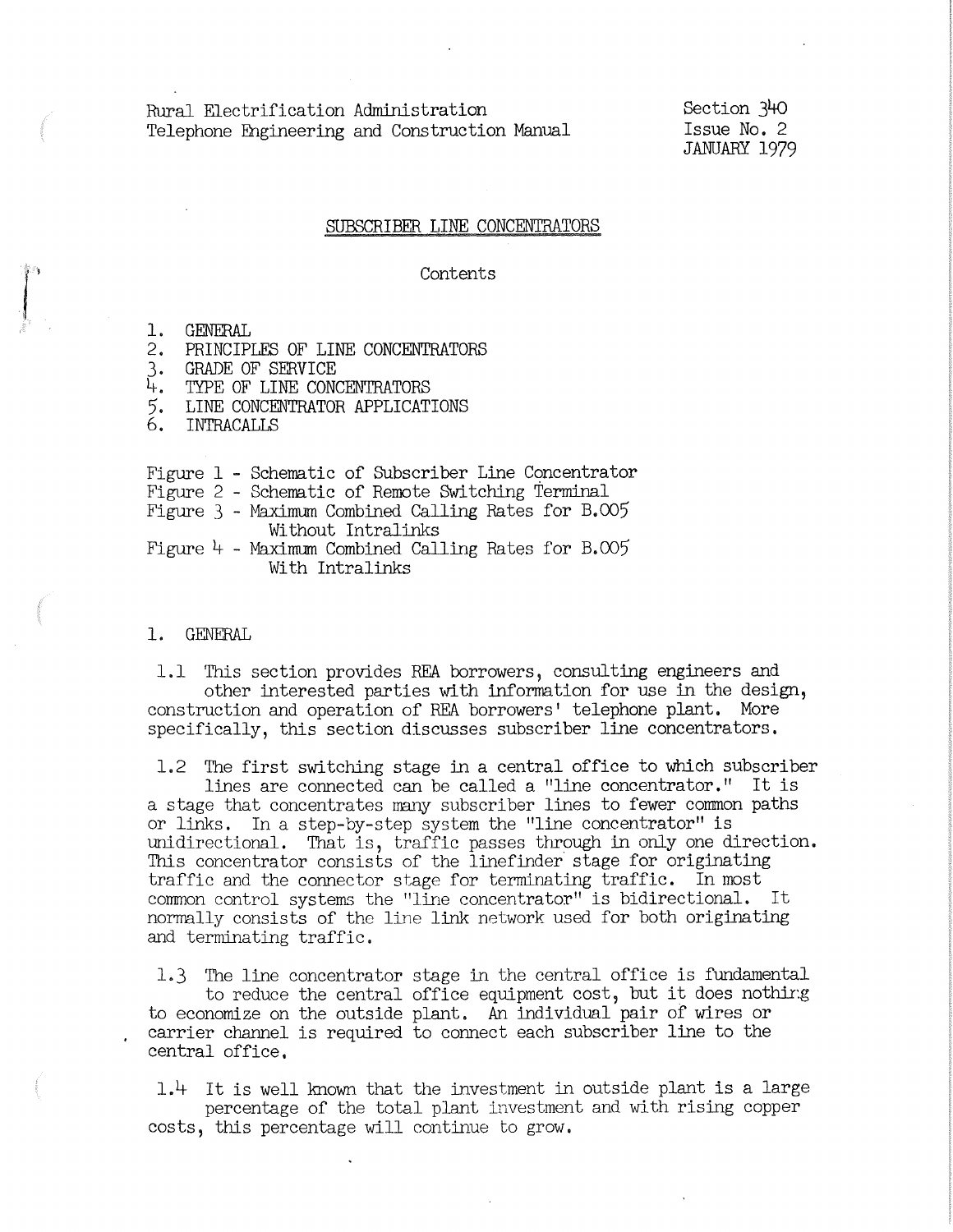TF&CM 34-0 Page 2

1. 5' Each telephone line is in use only a few minutes a day. At an average busy hour calling rate of 3.0 CCS per line, the average line is in use less than 10 percent of the busy hour. The high cost of outside plant coupled with its low utilization efficiency presents a major problem to telephone system planners and engineers.

1.6 Several attempts have been made in the past to improve the utilization efficiency of the line plant and thereby reduce its cost. The principle was to connect subscriber lines to a unit located close to the subscribers' premises and then connect this unit to the central office with common links.

1.7 Electromechanical line concentrators have been used for many acceptable service at a reasonable cost. With the advent of digital transmission and integrated circuitry, the interest in line concentrators as a practical means to reduce the cost of outside plant has been renewed.

# 2. PRINCIPLES OF LINE CONCENTRATORS

2.1 The present-day concentrator consists essentially of two units: the remote unit installed at a suitable wire center located near the subscriber's premises, and the central control unit located at the central office. The remote unit may be pole mounted, installed in a suitable free-standing housing or hut or in another type of permanent building. The two units are connected by common pairs of wires or carrier channels called "links," which are switched to subscriber lines on originating and terminating calls. Figure 1 shows a line concentrator connected to a central office. Looking from the subscriber to the central office, the figure shows a concentrator stage at the remote unit to which the telephone lines are connected and an expansion stage at the central control unit to which the central office line circuits are connected. Each telephone line requires a line circuit at the remote unit as well as the regular line circuit at the central office.

2.2 Theoretically, it is more economical to eliminate the central office expansion stage. This is shown in Figure 2. With this arrangement, one line circuit per line will be required at the remote unit. No line circuits are required at the central office. At the central office the links will be connected to common circuits for outgoing and incoming traffic, The identity of the calling line will be transmitted to the central office only when identification is required. This is the normal arrangement for digital remotes connecte<sup>d</sup> to digital host offices. The analog signals are converted to digital at the remote unit and switched digitally at the host office.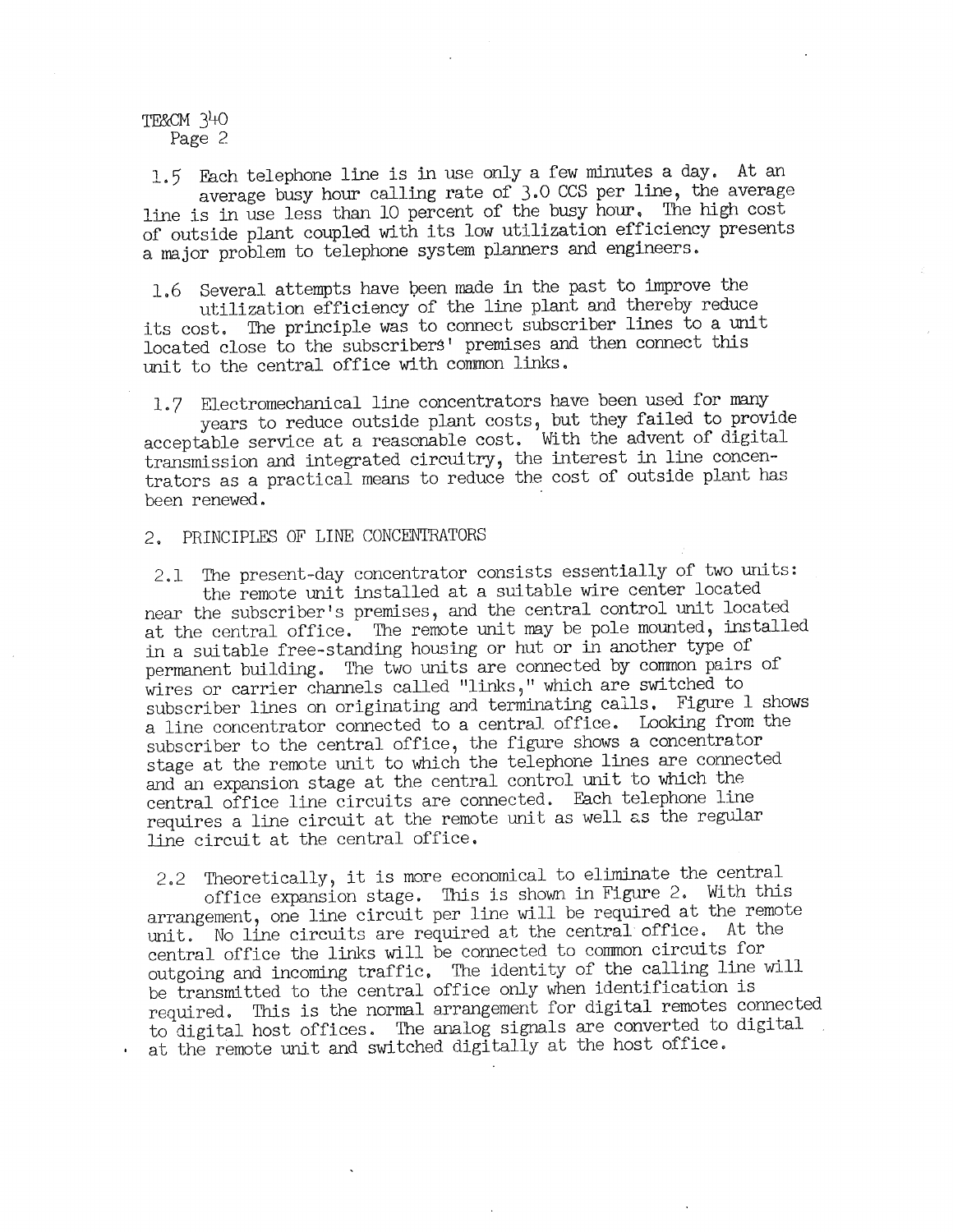2.3 By performing the concentration fmction remotely from the central office, a new balance between outside plant and switching costs may be obtained. In the past, the technical difficulties of maintaining complex switching equipment and the cost of administration of such equipment remotely have been formidable obstacles for the development of this type of line concentrator. However, recent developments in digital switching have overcome many of these obstacles. With digital switching systems, these remote concentrators are technically and economically feasible. Remote systems which do not have expansion stages at the central office are called "remote switching terminals" (RST) by REA. This section, however, is primarily concerned with line concentrators which employ concentration at the remote unit and expansion at the central office. REA's designation for this type of equipment is "subscriber line concentrator" (SLC). These concentrators are normally used with analog host offices.

2.4 Calls between subscribers served by the same line concentrator are designated "intracalls." These may be completed in one of two ways:

2.41 Two links between the remote unit and the central control unit are required; one link connects the calling line to the central office and the other conrects the called line. The two links are switched at the central office and are held for the duration of the call.

2.42 Two links are used only during the time required to establish the connection. When the called party exsuers, the call is switched to an "intralink" at the remote unit. The two connecting links are then released and are free to accept other calls. control unit at the eentral office monitors the line conditions at the remote unit over a deta link and marks the line circuits busy at the central office end.

2.5 Intracalls can be a prime factor affecting the grade of service<br>given to subscribers served by a line concentrator. Therefore, it is extremely important that the calling habits of the line concentrator subscribers be known. Unlike central offices, the traffic capacity of the system is expressed in terms of the number of links to the central office and the proportion of intracalls (or the number of intralinks).

2.6 The total traffic offered to the links in the two cases above can be expressed in terms of the outgoing traffic  $(0)$ , the incoming traffic  $(I)$ , and the originating intralink traffic  $(L)$ , as follows:

| a. Without Intralinks: | $A = 0 + I + 2L$ (1)  |
|------------------------|-----------------------|
| b. With Intralinks:    | $A = 0 + I + 2tL$ (2) |
|                        |                       |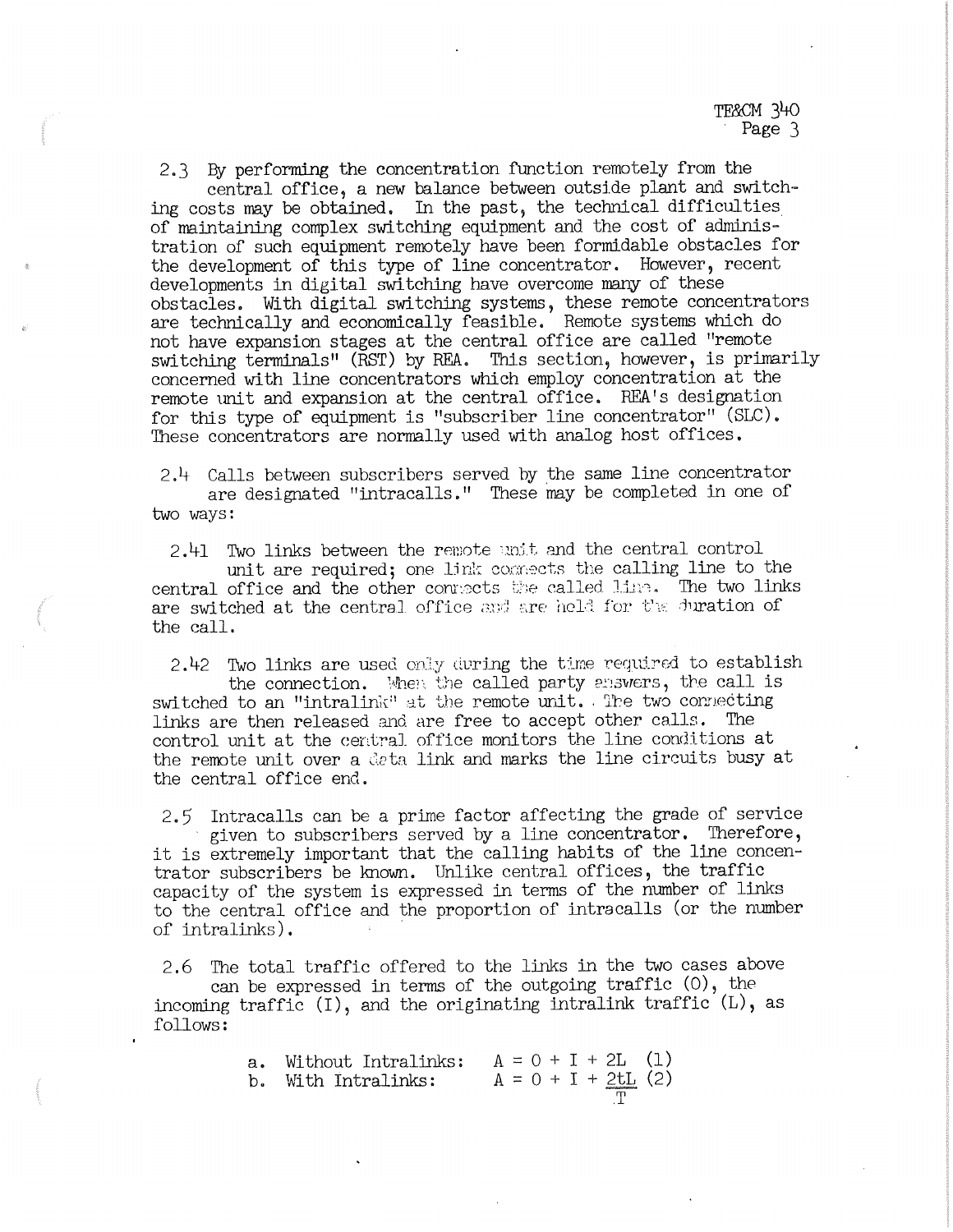TF&CM 340 Page 4

> where "t" is the time needed to set up the connection and "T" is the call holding time. For example, if the time "t" is 15 seconds and the average call duration is 150 seconds, equation (2) becomes:

> > $A = 0 + I + 0.2L$

2.7 It is debatable whether the benefits of intralink switching justify the additional complexity and expense of providing it. It should also be noted that services such as busy verification,

vertical services, and certain maintenance functions cannot be provided to subscribers using the intralink feature on subscriber line concentrators. The traffic impact of intracalls on systems with and without intralinks is studied in paragraph 6.

3. GRADE OF SERVICE

3,1 Subscribers served by a line concentrator should receive connected to the central office by a dedicated pair of wires.

3.2 The grade of service assigned to dial tone should be that no more than 1.5 percent of the calls are to be delayed more than 3 seconds. Since the line concentrator is an additional concentration stage in the path of dial tone, it is necessary to divide the overall blocking between the line concentrator and the central office.

3.3 In order to determine the blocking between the subscriber and the central office, it is necessary to convert the blocking from terms of delay into terms of the Erlang B Loss Formula. The linefinder tables used in step-by-step systems are equivalent to about B.01 blocking based on the lost-calls-cleared assumption. The line concentrators are designed for a blocking of concentrator with no change in the existing central office, his total blocking will approach B.015 in the worst case. Theoretically, this may necessitate an additional trunk to bring the blocking back to B.01. However, B.015 is acceptable in this case and adding equipment to lower the blocking is not recommended.

## 4. TYPES OF LINE CONCENTRATORS

4.1 There are two major types of line concentrators in use today - analog and digital. These concentrators range in size from as little as 10 lines to as large as 256 lines or more. These lines can all be placed at one location or in certain systems distributed in several locations along the same cable route. The digital concentrators are connected to the central office by T-1 carrier, whereas the analog systems use either voice frequency trunks or carrier facilities.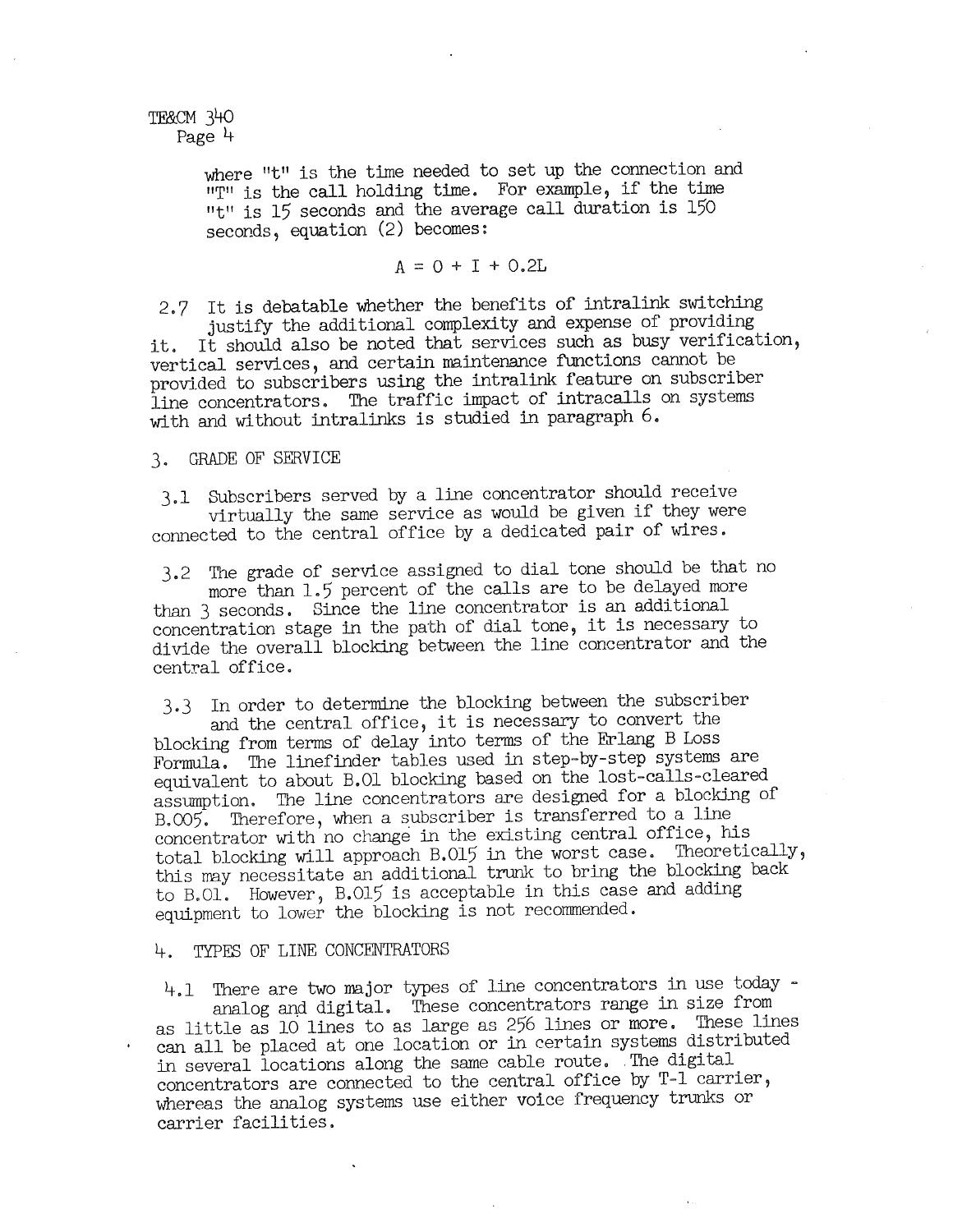4.2 Modern subscriber line concentrators are electronically controlled using solid-state components and integrated

circuitry. These features enhance the reliability of these systems. The newest concentrators use microprocessors for control functions. These systems are not only very reliable but extremely flexible also.

5. LINE CONCENTRATOR APPLICATIONS

5.1 The subscriber line concentrator has many fields of use. The major applications are described in the following paragraphs.

5.2 Line concentrators can be used to provide telephone service plant costs through concentration of lines to the central office. Fewer cable pairs are needed in the backbone plant.

5.3 Upgrading from multiparty to single-party service can be done concentrators, upgrading can be accomplished without reinforcing main cable routes.

5.4 Line concentrators can be utilized to provide temporary service to trailer or camping parks, new housing developments, construction sites, resort areas and disaster areas. New cable <sup>p</sup>lant expenditures can be deferred until a more complete picture of an area's growth can be obtained.

5,5 The replacement of small offices is another application for but also provide subscribers in small exchanges with improved services, such as custom calling, by connecting them to a larger central office where these services are available.

### 6. INTRACALLS

 $6.1$  One of the more common types of concentrator in use today is one in which the remote unit is connected to the central office by 24-channel PCM carrier. In certain cases two spans, or a total of 48 channels, are used. These systems can serve up to a maximum of 256 lines. one in which the remote unit is connected to the central

6.2 To study the impact of intracalls on the grade of service for<br>line concentrators with and without intralinks, this type of<br>concentrator will be considered. In all cases a grade of service<br>of B.OO5 based on the Erlang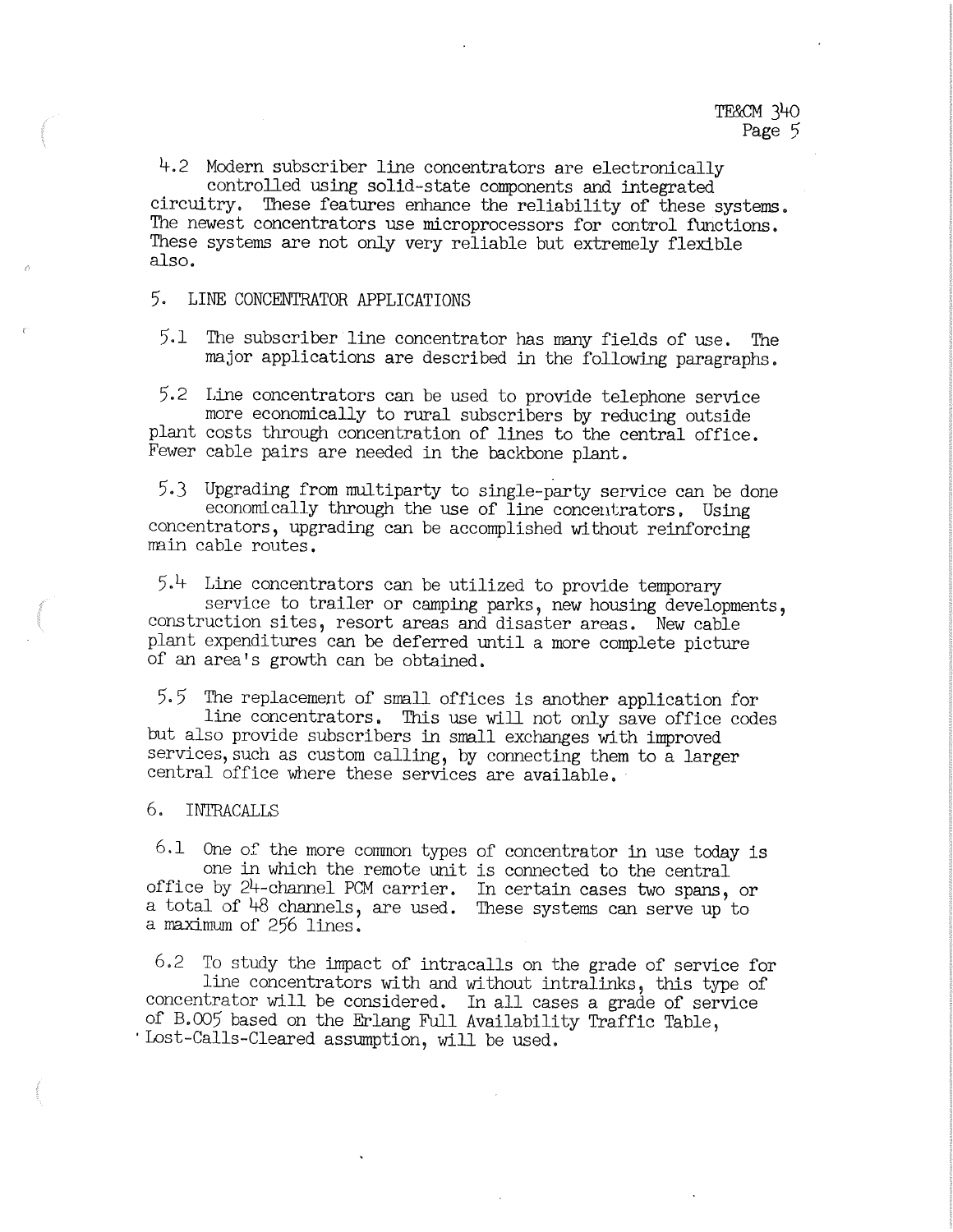TE&CM 340 Page 6

6.3 Twenty-four (24) PCM channels can carry 511 busy hour CCS at B.005. Therefore, a 50-line concentrator can handle a

combined originating and terminating calling rate of about 10 CCS per line where no intracalls are involved. Figure 3 shows the maximum combined calling rates for various size concentrators with various percentages of intracalls. These figures assume 24 links are equipped. The grade of service is B.005 and no intralinks are equipped. Figure 4 shows the maximum combined calling rates for various concentrator size with intralinks.

6.4 It can be seen from Figure 4 that the percentage of intracalls

has little affect on the maximum calling rate in systems where intralinks are provided. Comparing Figures  $3$  and  $\tilde{4}$  shows that intralinks have a greater effect on the maximum calling rate as the percentage of intracalls increases.

6.5 To further study the impact of intracalls, a 150-line concen-<br>trator with  $24$  links will be discussed. It will be assumed that the combined originating and terminating traffic is 3.2 CCS per line, or 480 CCS total. This traffic offered to 24 links provides a grade of service better than B.005.

6.6 If this system is assumed to have an intracalling rate of 5 percent, the total traffic offered to the  $24$  links will be 50+  $CCS$   $[[+80 + (.05) (+80)]$ . From the traffic tables, it is seen that 24-links can handle this amount of traffic at B.005.

6.7 If the intracall rate is 10 percent, the traffic offered to the links will be 528 CCS  $[$ H $-80 + (.1)$  ( $+80$ ) $]$ . This traffic offered to 2 $+$  links will produce a grade of service less than  $B.005$ . offered to <sup>24</sup>links will produce a grade of service less than B.005. To improve this grade of service, one of three things can be done: (1) provide an additional link, (2) decrease the calling rate, or (3) provide intralinks in certain applications. Which of these avenues to pursue is generally a matter of economics. In this service; however, it would not be practical because an additional PCM system would have to be provided. The intracall traffic of  $24$ CCS could be handled with four intralinks at B.005. Assuming a call set-up time to call holding time ratio of 0.1, 2.4 CCS of additional traffic would be offered to the links, or a total of 482.4 CCS  $[180 + (.1) (24)]$ . Thus, the grade of service would be better than B.005. .

6.8 From this example, it can be seen that with 24-channel PCM concentrators, intralinks are probably not required until the total traffic including the intra.call traffic exceeds the capacity of the span. It is, therefore, very important that the calling habits of the concentrator subscribers be known. The calling habits of subscribers can, in many cases, be easily and economically determined through the use of the traffic monitoring options of the concentrators.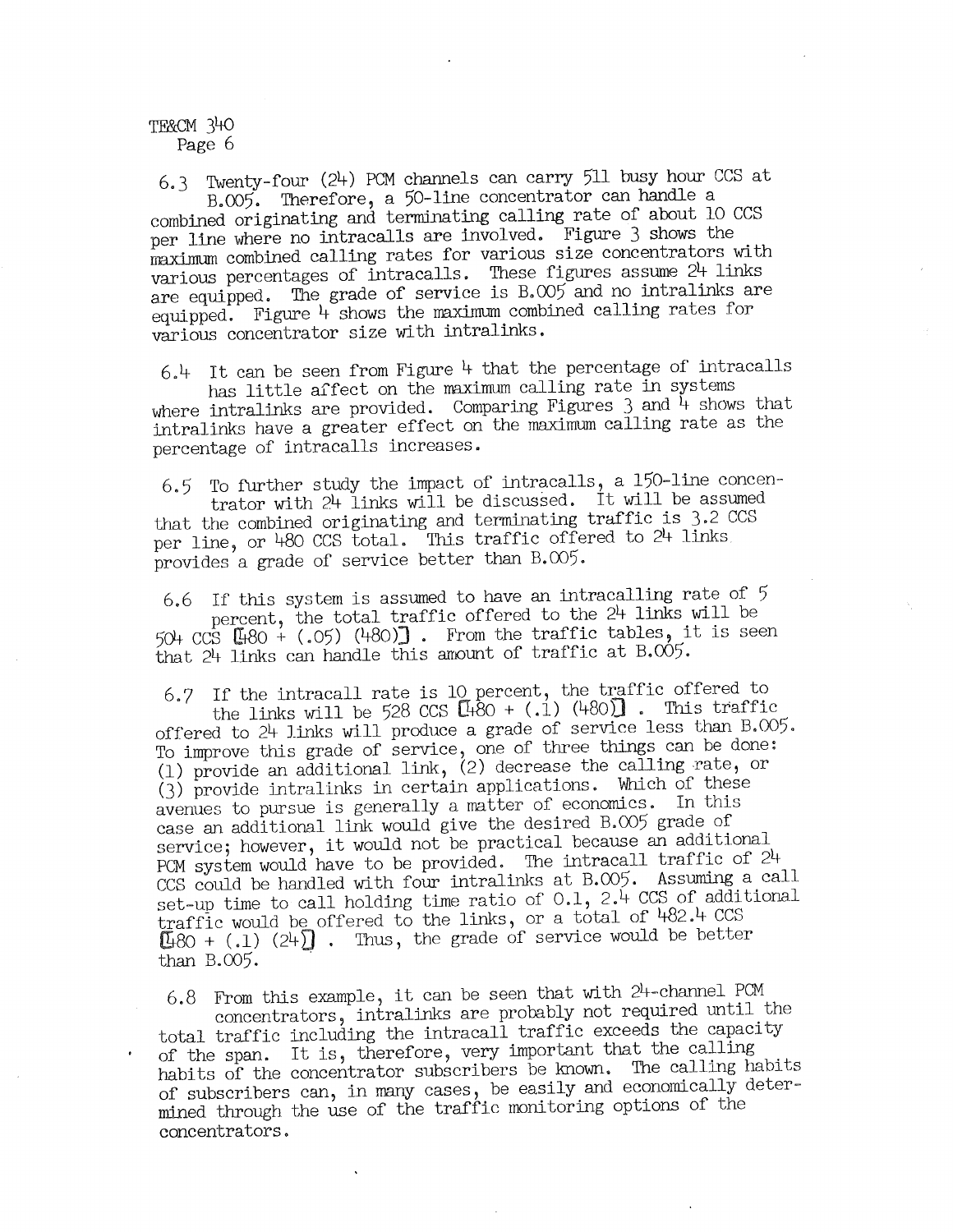

FIGURE I-SCHEMATIC OF SUBSCRIBER LINE CONCENTRATOR

L aded<br>Onf KOXHL

 $\mathbb{C}$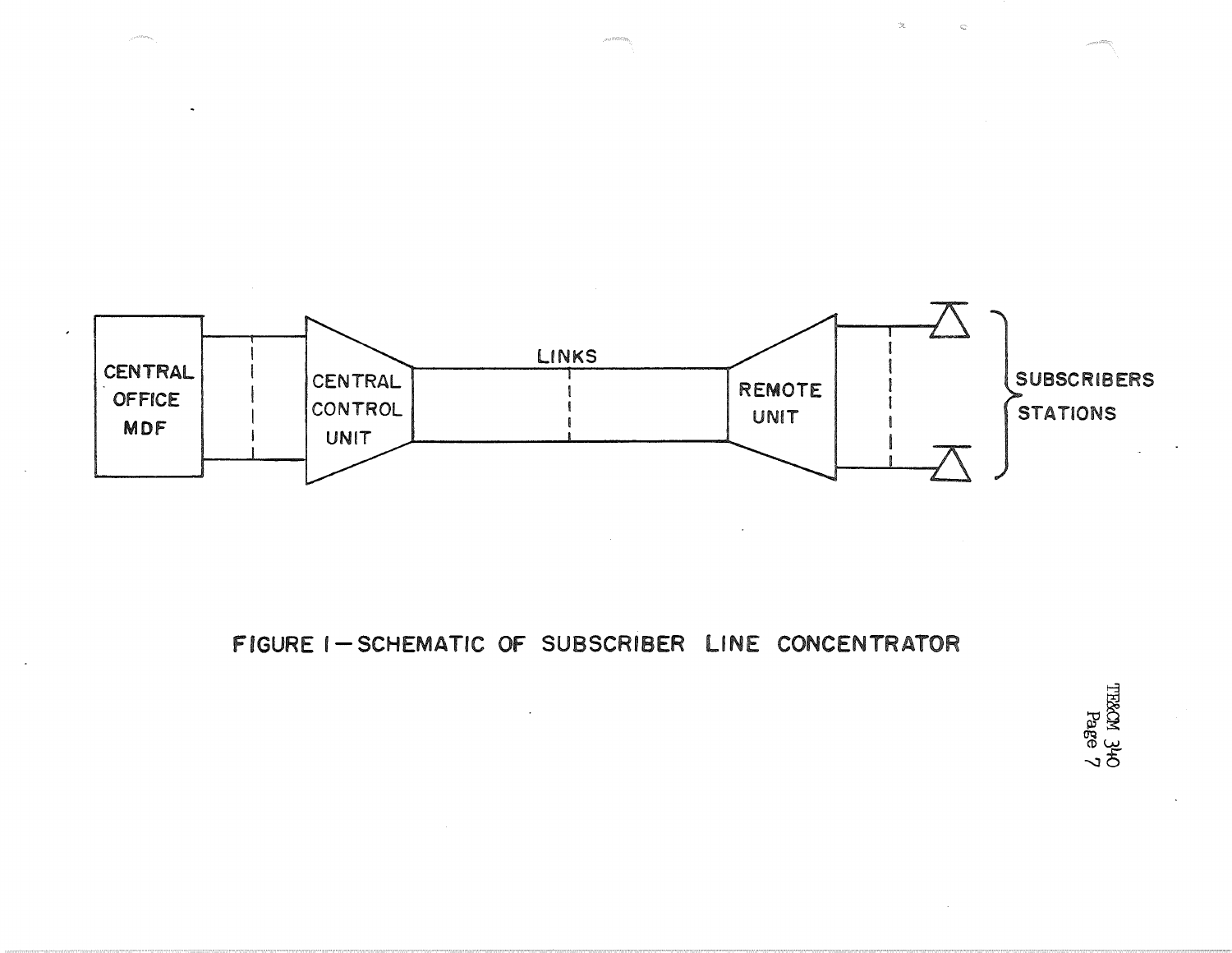



FIGURE 2- SCHEMATIC OF REMOTE SWITCHING TERMINAL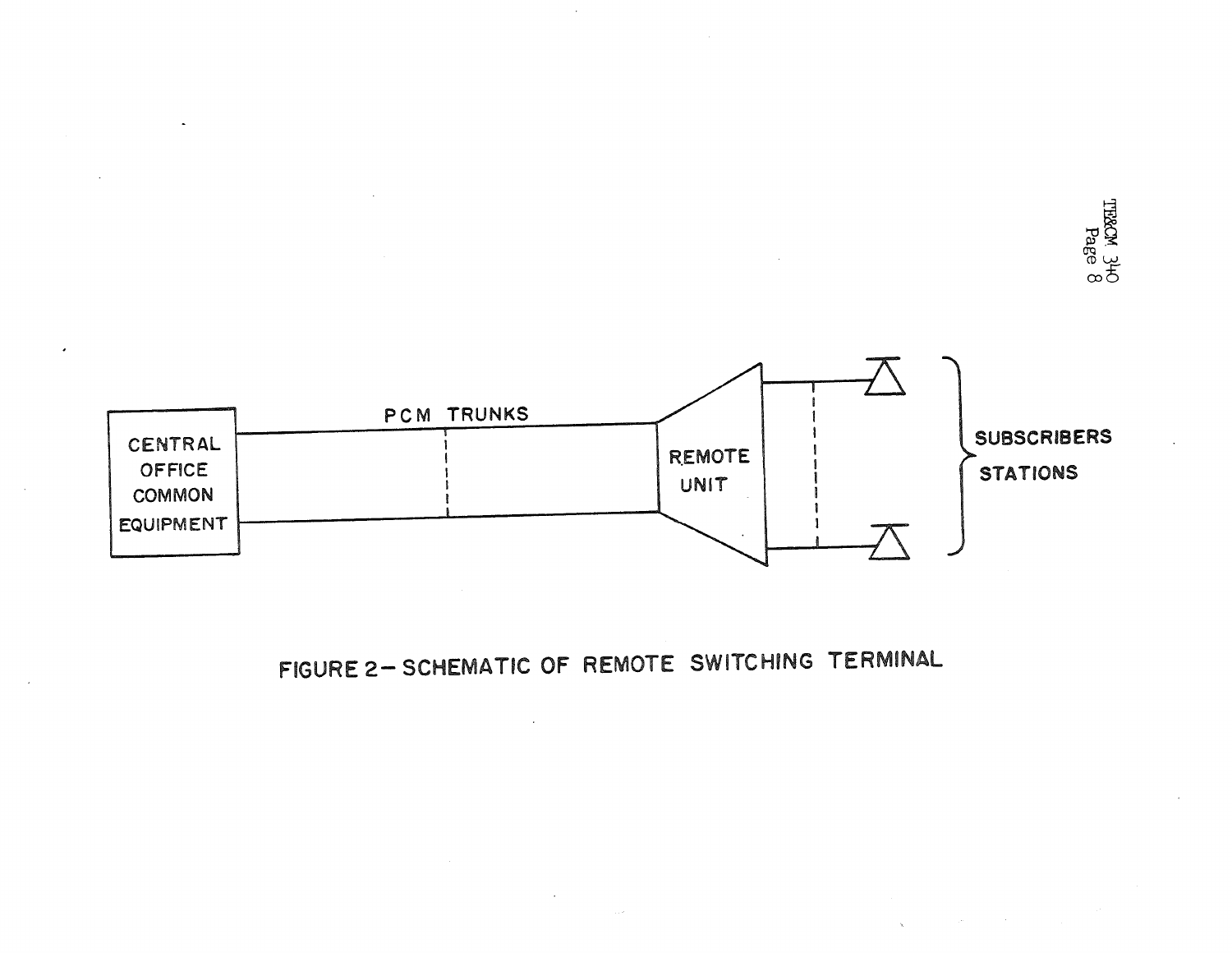| FIGURE 3 |  |  |  |  |  |  |                                                             |  |
|----------|--|--|--|--|--|--|-------------------------------------------------------------|--|
|          |  |  |  |  |  |  | MAXIMUM COMBINED CALLING RATES FOR B.005 WITHOUT INTRALINKS |  |

Percent Intracalls

 $\vec{a}$ 

 $\widetilde{\mathcal{A}}$ 

| Li<br>nes |      |     | 10  | 20                |     |     |     |
|-----------|------|-----|-----|-------------------|-----|-----|-----|
| 50        | 10.2 | 9.7 | 9.2 | 8.5               | 7.8 | 7.3 | 6.8 |
| 100       | 5.1  | 4.8 | 4.6 | 4.2               | 3.9 | 3.6 | 3.4 |
| 150       | 3.4  | 3.2 | 3.0 | 2.8               | 2.6 | 2,4 | 2,2 |
| 200       | 2.5  | 2.4 | 2.3 | 2.1               | 1.9 | 1.8 | 1.7 |
| 250       | 2.0  | 1.9 | 1.8 | 1.7<br>$\sim 100$ | 1.5 | 1.4 | 1.3 |

FIGURE 4 MAXIMUM COMBINED CALLING RATES FOR B.005 WITH INTRALINKS

|       |      |      | Percent Intracalls |      |     |     |     |
|-------|------|------|--------------------|------|-----|-----|-----|
| Lines | 0%   | . 5  | 10                 | 20   | 30  | 40  | 50  |
| 50    | 10.2 | 10.1 | 10.1               | 10.0 | 9.9 | 9.8 | 9.7 |
| 100   | 5.1  | 5.0  | 5.0                | 5.0  | 4.9 | 4.9 | 4.8 |
| 150   | 3.4  | 3.3  | 3.3                | 3.3  | 3.3 | 3.2 | 3.2 |
| 200   | 2.5  | 2.5  | 2.5                | 2.5  | 2.4 | 2.4 | 2.4 |
| 250   | 2.0  | 2.0  | 2.0                | 2.0  | 1.9 | 1.9 | 1.9 |